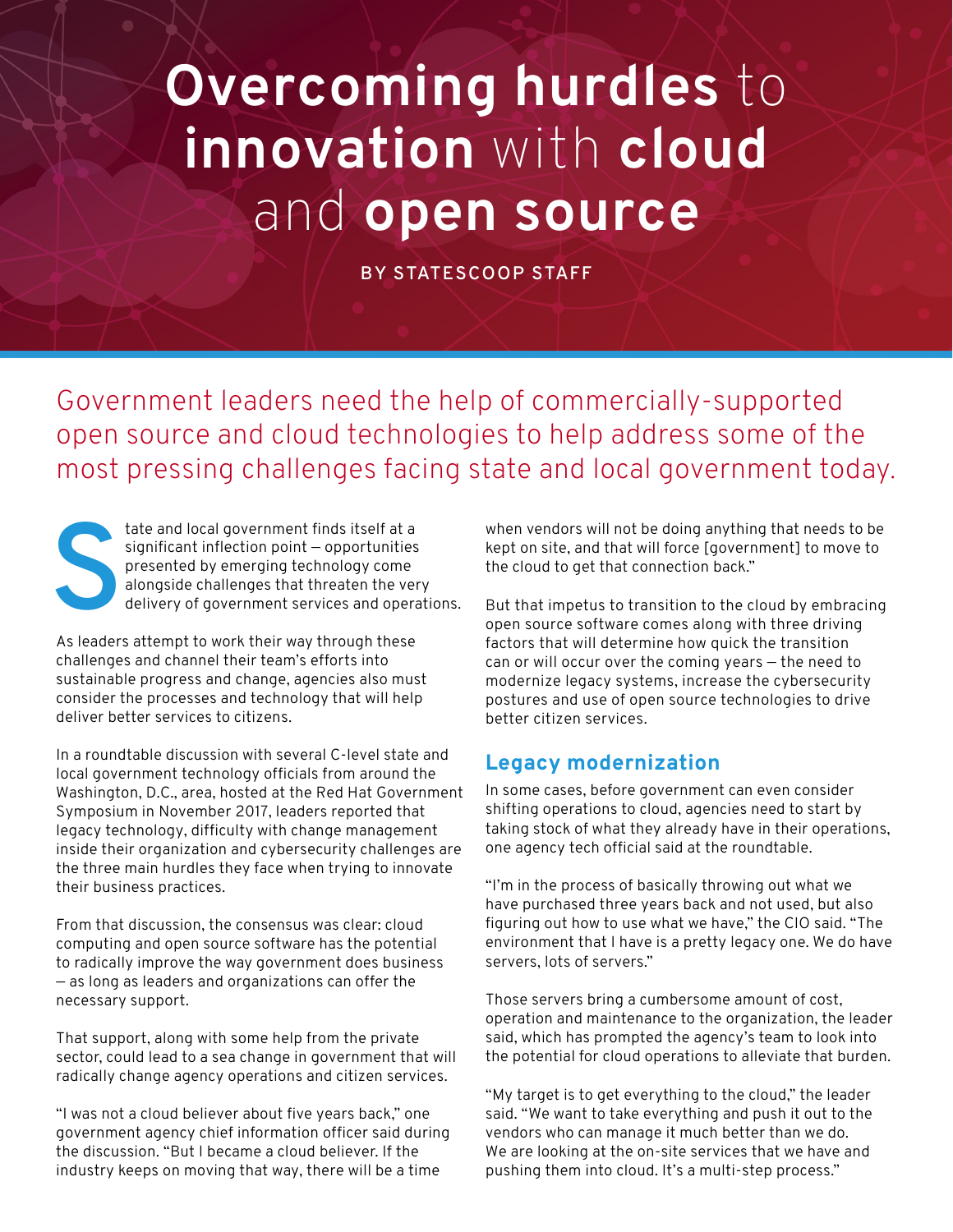And with that process comes a resistance to change, the leader said. Another leader, from a transportation agency, agreed and said that resistance makes it more difficult for government to keep up with more modern and efficient technology.

"I think there's a struggle there, and we've got a lot to learn," the official said. "We're pushing [our agency] to move from paper to electronic. You'd think everyone would be all excited about that, but they won't let go of paper."

That reluctance could come from a lack of understanding of what the technology-driven change could bring to the agency, the leader said.

"We're not all that comfortable with abandoning our traditional ways," the official said. "We just now created our first cloud data portal, and we're so excited, we're so proud. But the rest of the world's been doing it for a long time. I think we're behind the times, and could certainly benefit from where IT has advanced in other industries."

But modernization is not the only problem that legacy technology presents state and local government agencies. Legacy systems owned wholly by government agencies require regular upkeep and maintenance from government staff. While some of the upkeep and maintenance is efficiency related, a large portion of that effort includes patching and updating to protect against cybersecurity threats.

## **Cybersecurity**

The updates and patches necessary to keep hardware like servers and machines secure can be a laborious task for agencies that maintain their own infrastructure. In addition, government staffs are almost always limited by budget constraints.

One agency CIO — who had only been in the role for a year — said at the roundtable that when they arrived, they were shocked to discover that the legacy systems present at the agency had not been updated in years.

"On the last virus outbreak, when I started to make inquiries, I find out that we hadn't patched our machines for years," the leader said.

That discovery prompted the leader to look at vendordriven solutions that evaluate the infrastructure across the enterprise and automatically find and apply the patches and updates to ensure security.

"We ended up going to a cloud vendor who basically looks at everybody — including Red Hat — and downloads the patches and makes it ready for us, so it makes it somebody's job to just go in and say hit, go, and it doesn't matter what the machine is, either outside the network or inside the network, the machine will get patched."

*"Having a person going through and applying patches on all the servers, it will take me three months."*

Another technology agency leader agreed, and said that if their agency devoted staff just to those patches, it would be almost impossible to make a dent in the updates.

Agencies struggle with updates and patches now more than ever, one leader said. The topic is especially top of mind [in the wake of high profile cybersecurity breaches](http://statescoop.com/after-equifax-breach-states-clamp-down) like the compromise of up to 143 million Social Security numbers at Equifax. That breach was possible due to a cybersecurity vulnerability that [could have been avoided](https://www.cyberscoop.com/equifax-breach-apache-struts-fbi-investigation/) with an update.

"I have hundreds of servers," the government leader said. "Having a person going through and applying patches on all the servers, it will take me three months. If there is a breach, I cannot go to my boss and say that I have been applying patches, but the patch came in 90 days back and I still have not applied it yet."

There simply is not enough manpower, the leader said. Government agencies do not have enough staff to keep up with patches and updates, especially with a years-long backlog of patches and updates to contend with.

Another leader said cybersecurity vulnerabilities cause agencies to be more reluctant to embrace emerging tech, which prohibits modernization and innovation across government agencies.